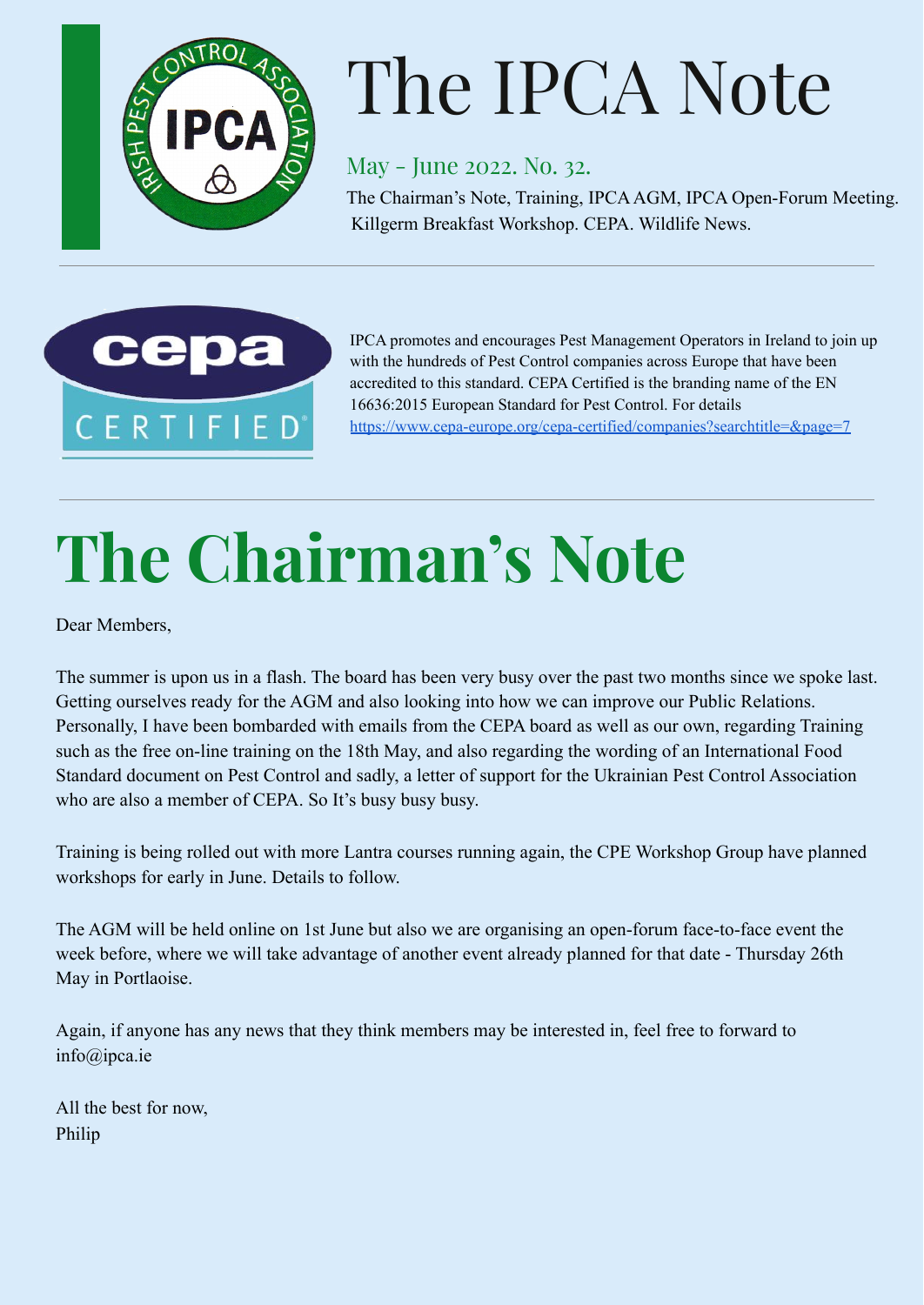## **Some other points to mention in this edition.**

## **Training**

There is another Lantra course running from May 30th for those new to the industry. CPE workshops will be run in June. Details to follow. Please remember that all PMU's will require 50 IASIS points per year.

### **CEPA**

CEPA had a free webinar on the 18th May on EU Regulatory Changes for the Pest Management sector. The IPCA had board members attending but all were welcome to join. Details are included in an email sent from info@IPCA.ie on Friday 13th May.

## Open Forum Meeting - PR

On the 26th May at noon, we are having an Open-Forum meeting in advance of the AGM as we have some matters to debate with members, specifically, our Public Relations Strategy, going forward. But also we welcome any other topic that members would like to express their opinions on. This meeting will be held directly after the Killgerm Workshops and will be followed by lunch.

## Membership Audits

Our membership audit plan is now being implemented with some members already receiving their audit. Other members will be contacted soon to arrange suitable dates for the audits.

## Killgerm Breakfast Workshop

One of our preferred suppliers, Killgerm, is hosting a morning of presentations in the Killeshin Hotel in Portlaoise on Thursday 26th May 2022. There will be a free breakfast. [https://www.killgerm.ie/portlaoise-mini](https://www.killgerm.ie/portlaoise-mini-workshop-26th-may-2022/?#Kg_section1) [-workshop-26th-may-2022/?#Kg\\_secti](https://www.killgerm.ie/portlaoise-mini-workshop-26th-may-2022/?#Kg_section1) [on1](https://www.killgerm.ie/portlaoise-mini-workshop-26th-may-2022/?#Kg_section1)

#### IPCA 2022 AGM on 1st June

The Annual General Meeting of the association will be held on the 1st June on-line again this year to facilitate those that are abroad or have long distances to travel. We appreciate that some prefer the face to face meeting and for those, we are offering an open forum meeting on the 26th May after the Killgerm Workshops.